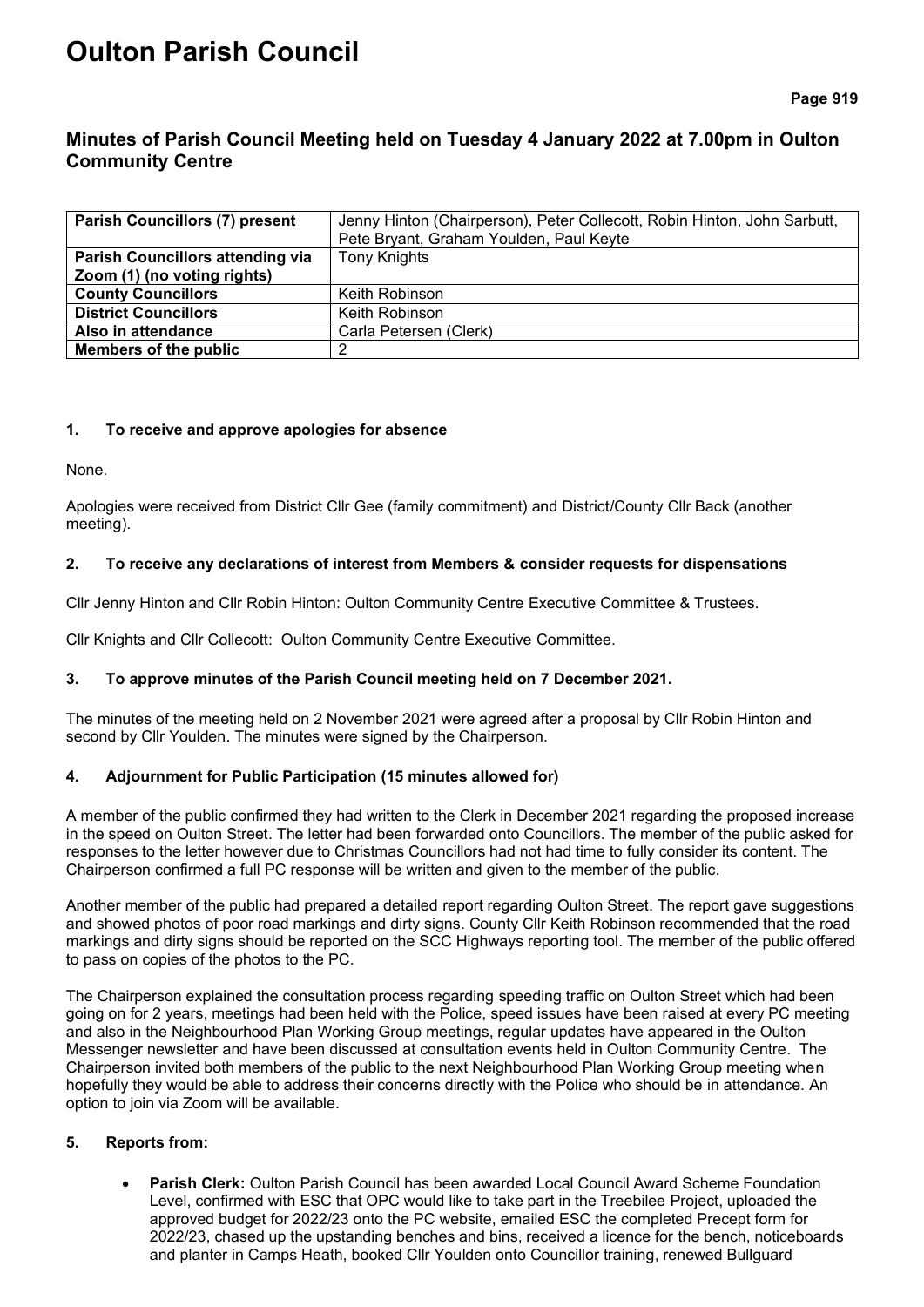subscription, updated Community Heartbeat Trust with the new defibrillator contacts, requested a copy of the Electoral Register, uploaded relevant information/documents onto the PC website.

- **County & District Councillor Keith Robinson:** Reported being busy sorting next years budget.
- **County & District Councillor Edward Back:** None.
- **District Councillor Andree Gee:** None
- **Neighbourhood Plan Working Group:** The Chairperson reported the next meeting will be on Tuesday 18 November 2022 at 1.00 pm in the Lounge at Oulton Community Centre. The Police will be invited to this meeting.
- **Oulton Community Centre:** None.
- **St Michael's Church & Oulton Poors Trust:** The Chairperson reported Oulton Poors Trust had handed out gift vouchers to those identified as being in need in Oulton.

#### **6. Highways:**

#### • **To receive a report on outstanding highways issues**

Cllr Robin Hinton reported on difficulties with parked vehicles in Hobart Way. County Cllr Keith Robinson confirmed the difficulties are due to Hobart Way being a cul-de-sac.

#### • **To receive Speed Indicator Device (SID) results**

Cllr Knights had prepared the latest SID results, and these were shared with those attending the meeting. The Police will be invited to attend the next Neighbourhood Plan Working Group meeting on 18 January 2022 at 1.00 pm which will also be available to attend via Zoom. The Chairperson thanked Cllr Knights and Cllr Robin Hinton for looking after the two SIDs.

8.10 pm Two members of the public left.

#### **7. Planning**

#### • **To receive new planning applications and make comment**

DC/21/5578/FUL

Proposal: Proposed single storey extensions

Site Address: 7a Hall Lane, Oulton, NR32 3AT

Councillors considered the planning application and there were no objections.

#### • **To receive results and updates on outstanding applications**

The PC submitted their response to the draft East Suffolk Community Infrastructure Levy (CIL) Consultation before the closing date of 23 December 2021.

#### **8. Finance:**

- **To receive the income and expenditure figures as at 31 December 2021 –** It was noted.
- **To note the bank balance as at 31 December 2021 – £59144.28**
- **To note receipts** None.
- **To consider any grant applications –** None.
- **To approve payments.**

On a proposal from Cllr Robin Hinton and a second from Cllr Sarbutt the Clerk was asked to contact Norse to enquire how much they would charge to install the three new noticeboards. At the previous meeting payments were agreed to be raised to ESC for planning applications for two noticeboards. However, since the last meeting SCC have confirmed the locations could be their responsibility so the payments to ESC have not been raised. It was agreed that SCC would be contacted. As the PC does not have a payment card the Clerk requested agreement for her to be reimbursed straight away if payment has to be made to SCC. All expenditure approved. Proposed by Cllr Collecott and seconded by Cllr Jenny Hinton.